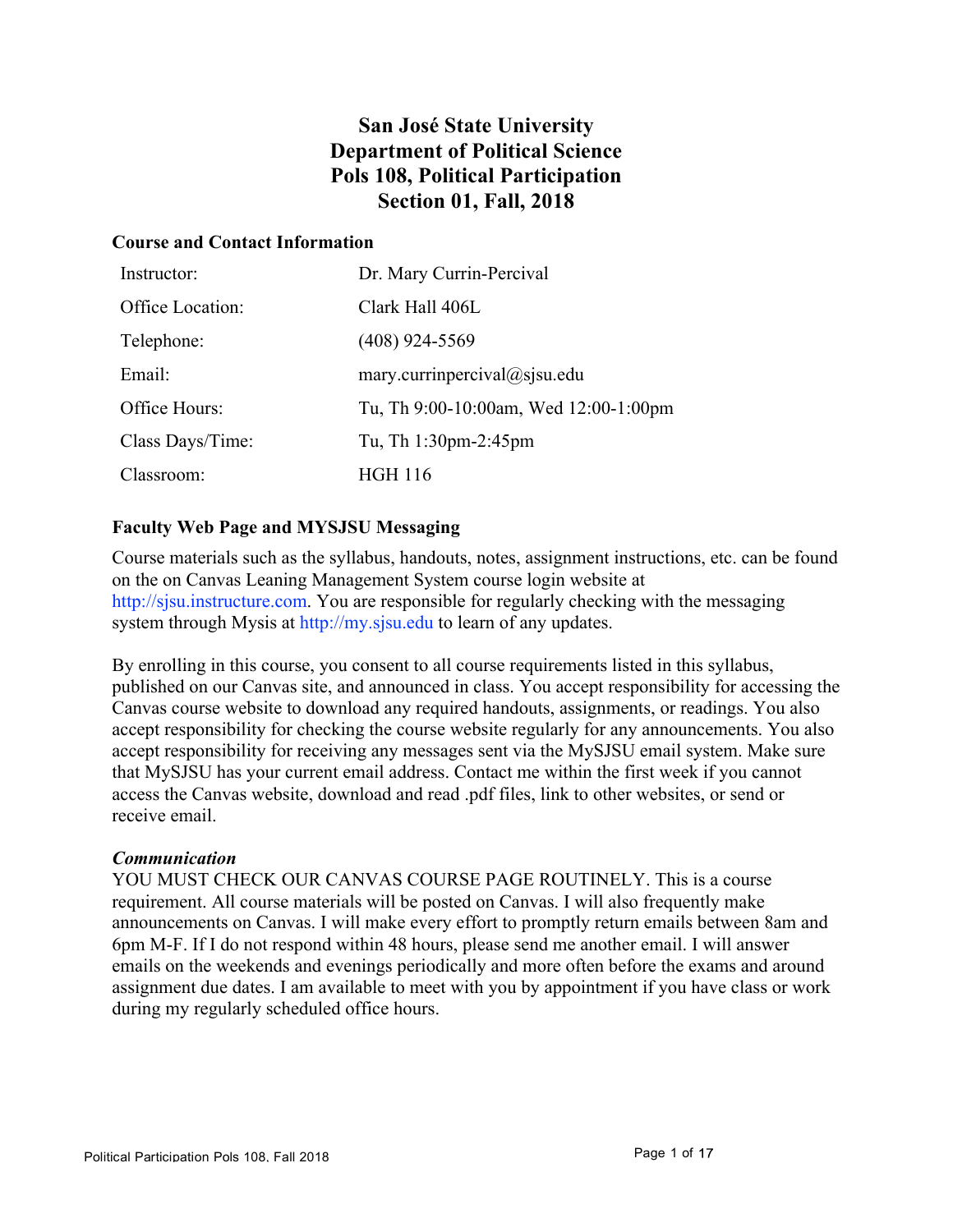You are expected to keep up with these readings and actively participate in our lively class discussions. My office hours are listed at the top of this syllabus. Please do not hesitate to come by during these scheduled times or contact me to schedule an appointment.

# **Course Description**

Explores various forms of political participation including voting, community engagement, and social change. Includes consideration of the roles that socialization, media, campaign and elections, and other social and technological factors play in shaping citizen participation.

In this course, we will explore the nature of political participation in America. We will examine the roles of societal influences, the media, political campaigns, and individual voter psychology in shaping patterns of political participation, and how the Internet may be changing this process in important ways.

We will also participate in two "hands on" political activities in and outside of class: a voter registration drive and the creation of a television/Internet GOTV advertisement.

You will come away from this class with a deeper understanding of what political participation means, from both a societal and a personal point of view.

#### **Political Science Program Learning Outcomes**

Upon completion of the Political Science major program, students should be able to demonstrate the following learning outcomes.

#### **PSPLO1: Breadth**

Students should possess a broad knowledge of the theory and methods of the various branches of the discipline.

#### **PSPLO2: Application**

Students should be able to apply a variety of techniques to identify, understand, and analyze domestic and international political issues and organizations.

#### **PSPLO3: Disciplinary methods**

Student should be able to formulate research questions, engage in systematic literature searches using primary and secondary sources, have competence in systematic data gathering using library sources, government documents, and data available through electronic sources, should be able to evaluate research studies, and should be able to critically analyze and interpret influential political texts.

#### **PSPLO4: Communication Skills**

Students should master basic competencies in oral and written communication skills and be able to apply these skills in the context of political science. This means communicating effectively about politics and/or public administration, public policy, and law.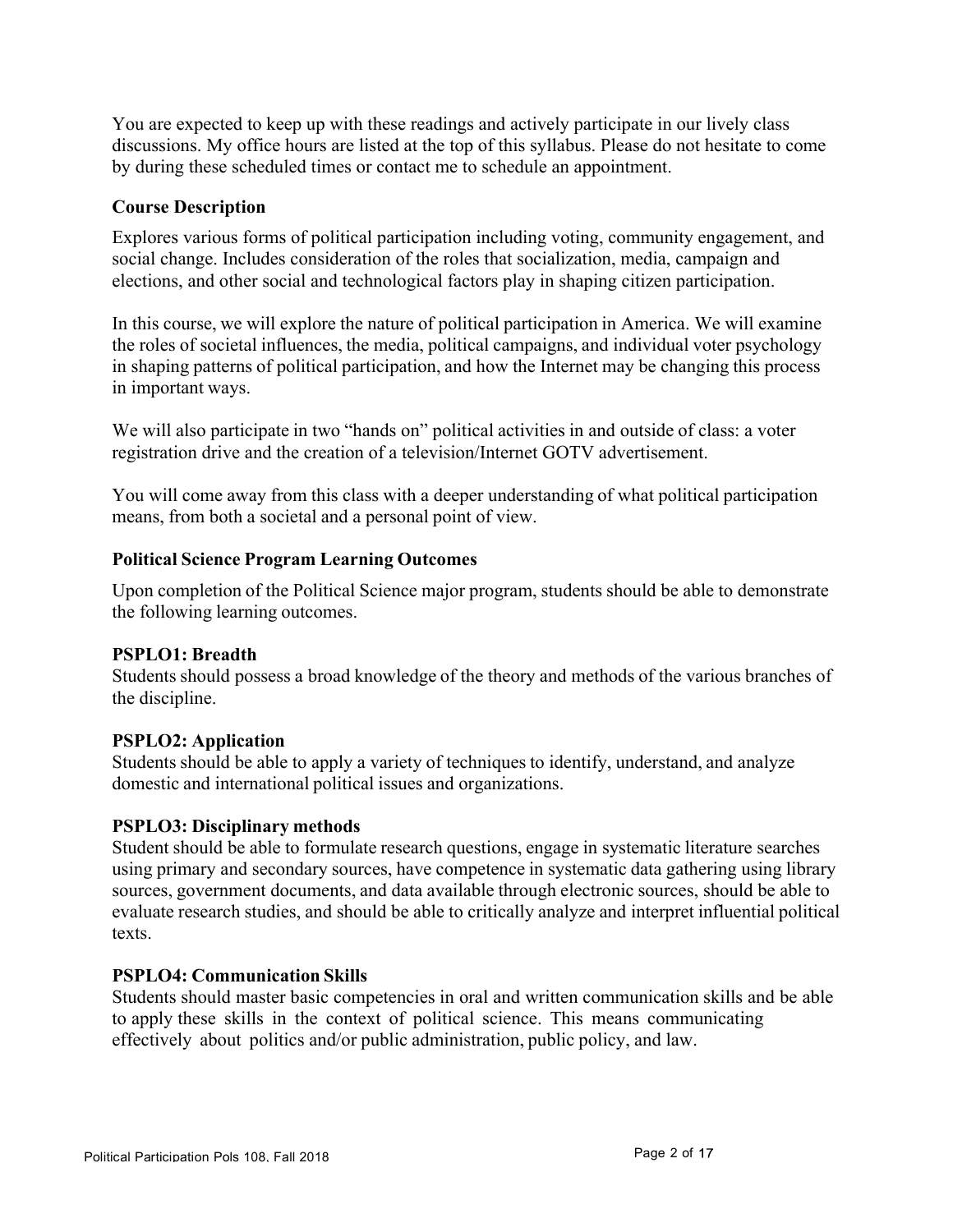### **PSPLO5: Citizenship**

Students should acquire an understanding of the role of the citizen in local, state, national, and global contexts and appreciate the importance of lifelong participation in political processes.

#### **Course Learning Outcomes**

Upon successful completion of this course, students will be able to

**CLO1.** Demonstrate an understanding of political science scholarship on political participation and voting, including theories of voter turnout, vote choice, and civic engagement.

**CLO2.** Demonstrate an applied understanding of civic and political engagement through handson exercises in practical politics.

**CLO3.** Demonstrate a critical understanding of the various influences on political participation including political socialization and learning, social characteristics, the media, technology, campaigns and elections.

**CLO4.** Demonstrate an understanding of the effect of campaign advertising on voting turnout.

| <b>Mapping POLS108 Course Learning</b><br><b>Outcomes to Political Science PLOs</b>                                                                                                                                                 | Program<br>Learning<br><b>Outcomes</b> | <b>Assessment Methods</b>                                                                                                                            |
|-------------------------------------------------------------------------------------------------------------------------------------------------------------------------------------------------------------------------------------|----------------------------------------|------------------------------------------------------------------------------------------------------------------------------------------------------|
| CLO1: Demonstrate an understanding of political PLO1<br>science scholarship on political participation and<br>voting, including theories of voter turnout, vote<br>choice, and civic engagement.                                    |                                        | Midterm and final exams,<br>GOTV SJSU registration and<br>mobilization project, GOTV<br>advertisement project,<br>election policy research<br>paper. |
| CLO2: Demonstrate an applied understanding<br>Of civic and political engagement through hands-<br>on exercises in practical politics.                                                                                               |                                        | PLO1, 3, 4, 5 GOTV SJSU registration and<br>mobilization project, GOTV<br>advertisement project,                                                     |
| CLO3: Demonstrate a critical understanding<br>of the various influences on political<br>participation including political socialization<br>and learning, social characteristics, the<br>media, technology, campaigns and elections. | PLO1, 2, 4                             | Midterm and final exams,<br>GOTV SJSU registration and<br>mobilization project, GOTV<br>advertisement project,<br>election policy research<br>paper. |
| CLO4: Demonstrate an understanding of the<br>effect of campaign advertising on voting turnout.                                                                                                                                      |                                        | PLO2, 3, 4, 5 Final exam, GOTV<br>advertisement project                                                                                              |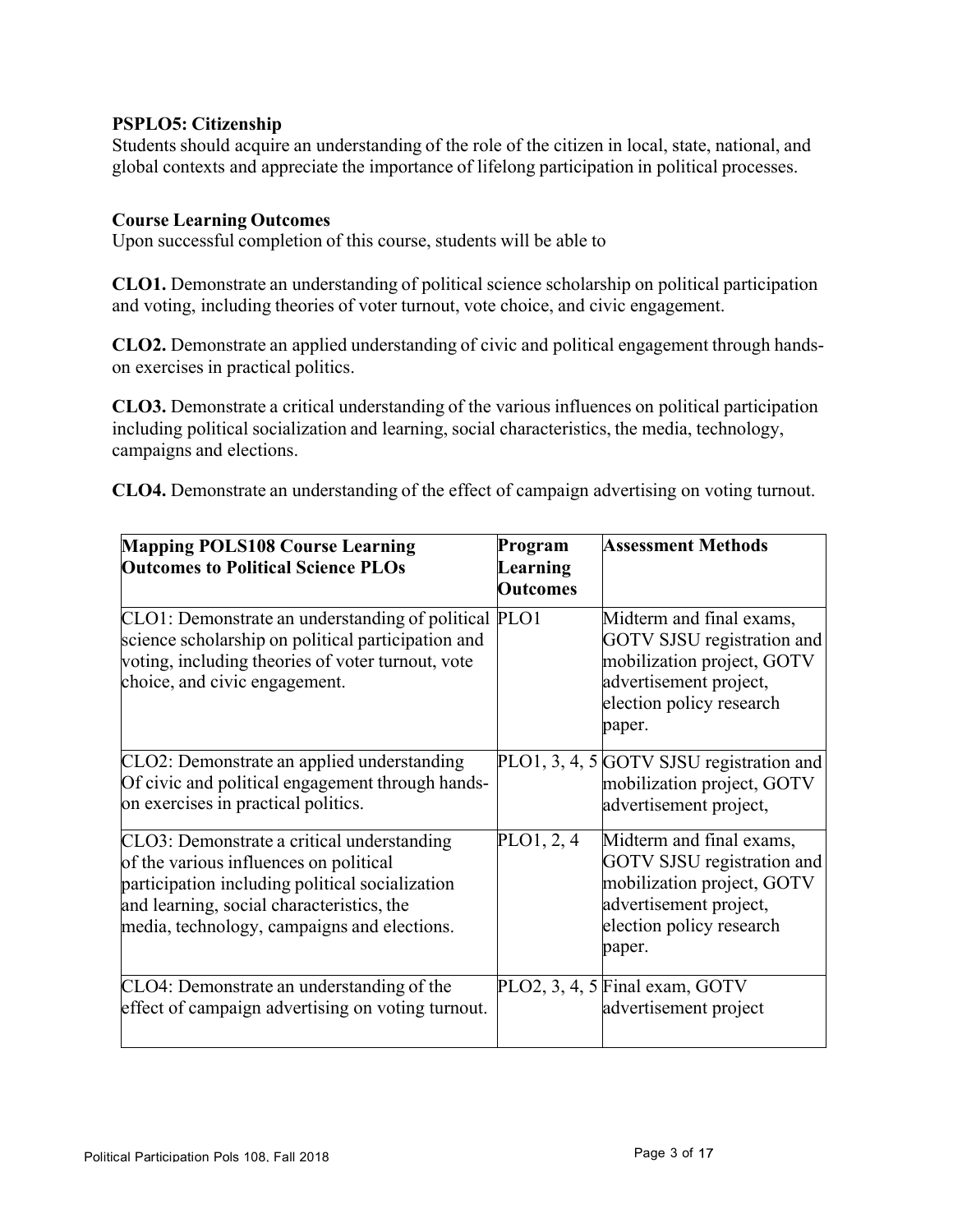# **Required Texts/Readings**

# **Textbooks**

- Theiss-Morse, E. A., Wagner, M. W., Flanigan, W. H., & Zingale, N. H. (2018). *Political behavior of the American electorate*.  $14^{th}$  ed. CO Press. ISBN: 9781506367736
- Green, D. P., & Gerber, A. S. (2015). *Get out the vote: How to increase voter turnout*. Brookings Institution Press. ISBN: 978-0815725688
- Wayne, S. J. (2014). *Is this any way to run a democratic election*?  $5<sup>th</sup>$  ed. Sage, CQ Press. ISBN: 9781452205656

**All texts are required.** Electronic texts are acceptable. Used and rentals are acceptable formats. *Use current editions* only as they will contain updated elections information. All texts available for purchase in the Spartan Bookstore. Additional readings are listed in this syllabus.

## **Other Readings (see course schedule)**

- Abrajano, M. & Panagopoulos, C. (2011). "Does language matter? The impact of Spanish versus English-language GOTV efforts on Latino turnout." *American Politics Research,* 39(4), 643-663. SJSU MLK Jr. Library One Search.
- Ansolabehere, S., Iyengar, S., Simon, A., & Valentino, N. (1994). Does attack advertising demobilize the electorate? *American Political Science Review*, *88*(4), 829-838.
- MLK Library One Search
- Finkel, S. E., & Geer, J. G. (1998). A spot check: Casting doubt on the demobilizing effect of attack advertising. *American Journal of Political Science*, 573-595. MLK Library One Search
- Freelon, D., McIlwain, C., & Clark, M. (2018). Quantifying the power and consequences of social media protest. *New Media & Society*, *20*(3), 990-1011. http://dfreelon.org/wp-content/uploads/2008/06/quantifying\_v2.pdf
- Goldstein, K., & Freedman, P. (2002). Campaign advertising and voter turnout: New evidence for a stimulation effect. *Journal of Politics*, *64*(3), 721-740. MLK Library One Search
- Huber, G. A., & Arceneaux, K. (2007). Identifying the persuasive effects of presidential advertising. *American Journal of Political Science*, *51*(4), 957-977. MLK Library One Search
- Jost, J. T., Barberá, P., Bonneau, R., Langer, M., Metzger, M., Nagler, J., ... & Tucker, J. A. (2018). How social media facilitates political protest: Information, motivation, and social networks. *Political Psychology*, *39*, 85-118. https://onlinelibrary.wiley.com/doi/pdf/10.1111/pops.12478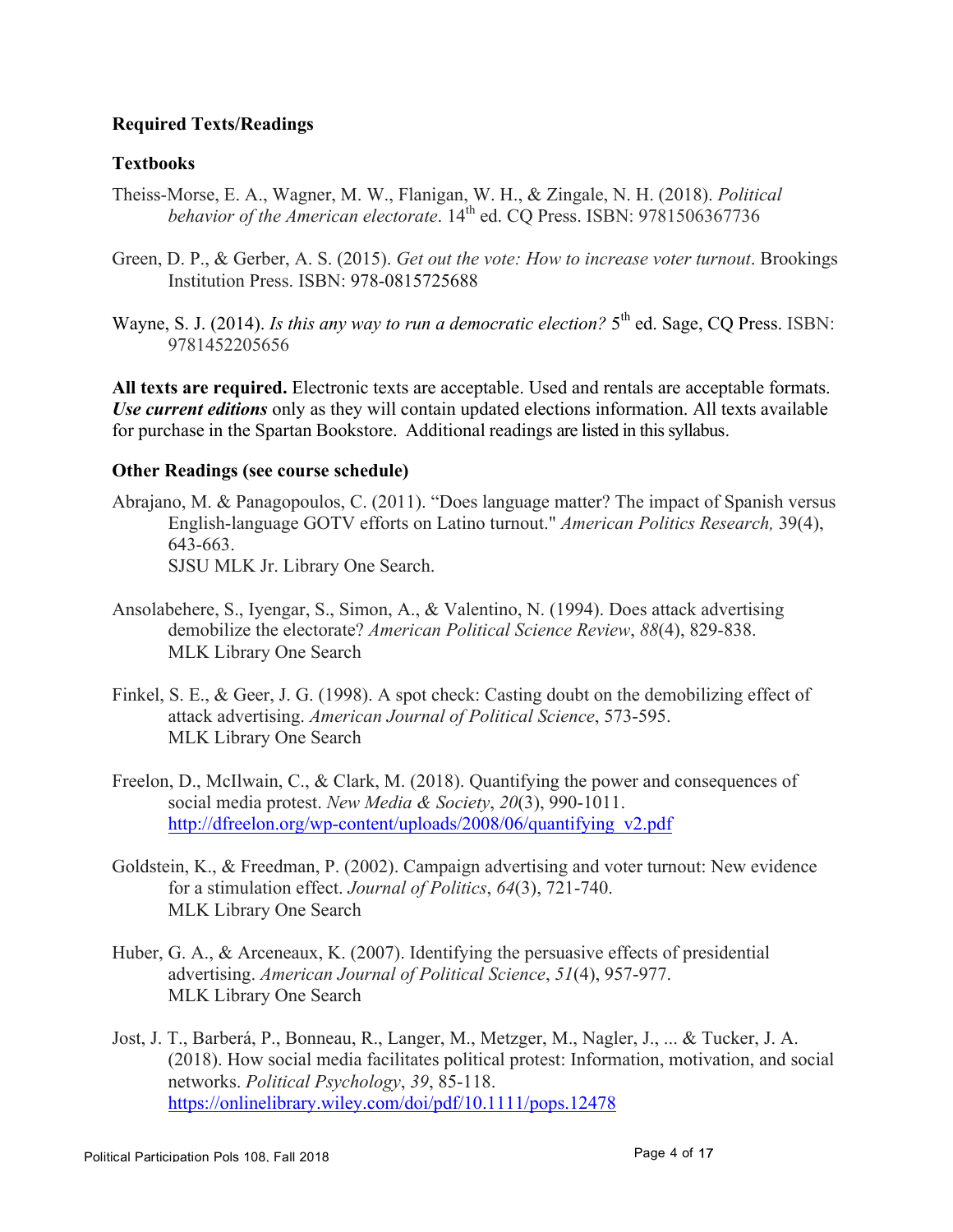- Llaudet, E. (2018). The mobilizing and demobilizing effects of political TV ads: A midterm election study. *Electoral Studies* 54, 226-236. https://www.sciencedirect.com/science/article/pii/S0261379418300374
- Rutenberg, J. (2015)*.* Nine years ago, Republicans favored voting rights. What happened? *New York Times Magazine. https://www.nytimes.com/2015/08/12/magazine/nine-years-ago-republicansfavored-voting-rights-what-happened.html*
- "'Shelby County': One Year Later." Brennan Center for Justice. http://www.brennancenter.org/analysis/shelby-county-one-year-later
- *Shelby County v. Holder* (opinions and dissent) http://www.supremecourt.gov/opinions/12pdf/12-96\_6k47.pdf
- Vavreck, L. (2007). The exaggerated effects of advertising on turnout: The dangers of selfreports. *Quarterly Journal of Political Science*, *2*(4), 325-343. https://static1.squarespace.com/static/5554cdd0e4b071d194a54965/t/556cdf54e4b0ee2 d2afd7ff7/1433198420194/2007+-+Vavreck+- +The+Exaggerated+Effects+of+Advertising+on+Turnout-- The+Dangers+of+Self+Reports.pdf
- The Voting Rights Act—DOJ http://www.justice.gov/crt/introduction-federal-voting-rights-laws-1

# **Other technology requirements / equipment / material**

The GOTV Advertisement project (described later in this syllabus) will require use of audiovisual equipment available for (free) student checkout from Media Services located in IRC 112: http://www.sjsu.edu/at/ats/EquipmentLoaning/index.html

These items include DV and HD digital camcorders; digital still cameras; video, slide and overhead projectors; DVD, CD, and audiotape players; sound systems, wireless microphones, projection screens and monitors. Student computing services also provides free access to software such as iMovie.

Computer labs and other resources for student use are available in: Associated Students Print & Technology Center at http://as.sjsu.edu/asptc/index.jsp on the Student Union (East Wing 2nd floor Suite 2600) The Spartan Floor at the King Library at http://library.sjsu.edu/about/spartan-floor

Student Computing Services at http://library.sjsu.edu/student-computing-services/studentcomputing-services-center

Computers at the Martin Luther King Library for public at large at https://www.sjpl.org/wireless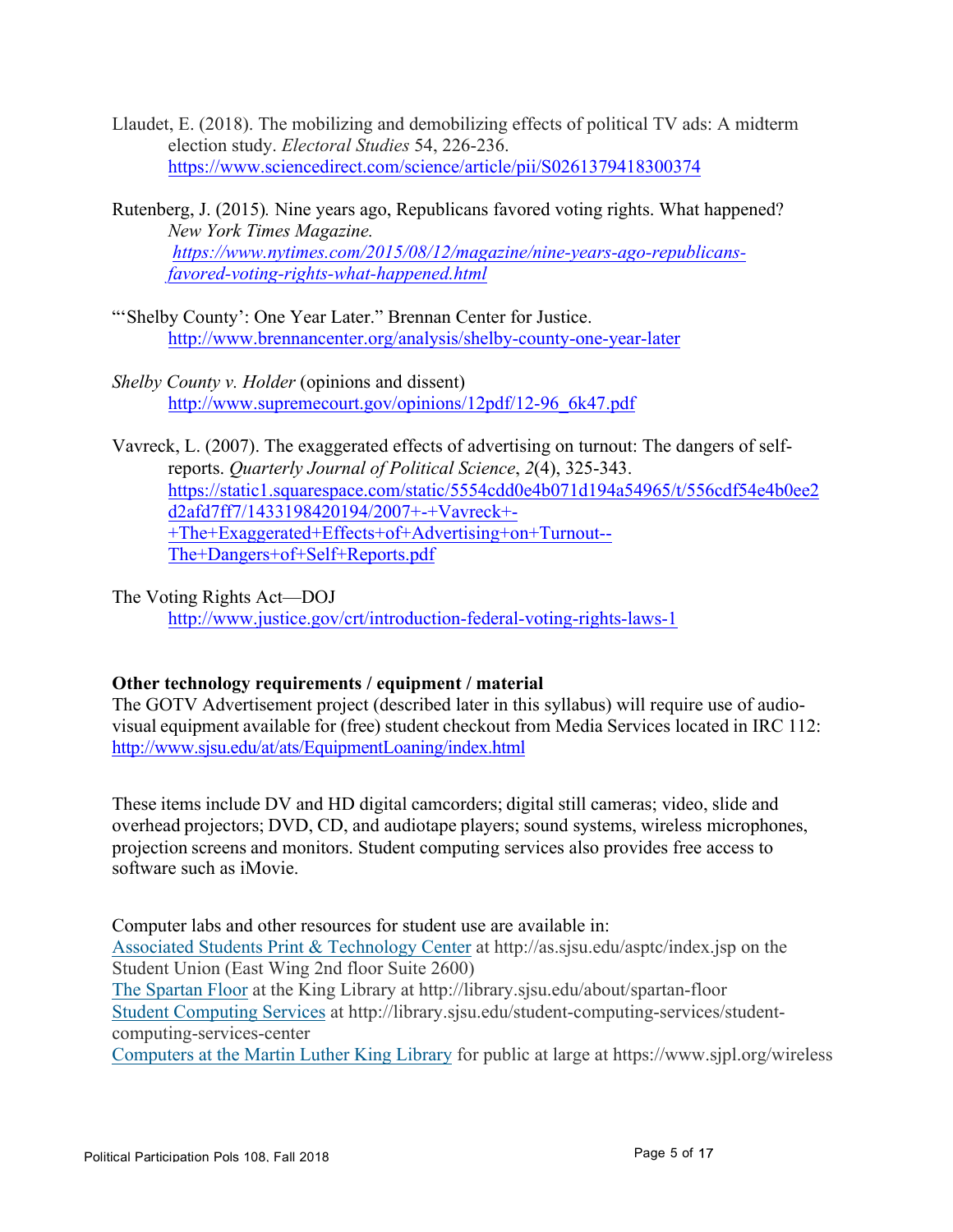### **Library Liaison**

The library liaison for Political Science is available to answer questions and provide one-on-one help using the library for research. His name and contact info is: Paul Kauppila, Librarian (Political Science Liaison). He can be reached by telephone (408) 808-2042 or by email Paul.Kauppila@sjsu.edu.

# **COURSE REQUIREMENTS AND ASSIGNMENTS**

# **Course Workload Expectations: Succeeding in a Four-Unit Course**

SJSU classes are designed such that in order to be successful, it is expected that students will spend a minimum of forty-five hours for each unit of credit (normally three hours per unit per week), including preparing for class, participating in course activities, completing assignments, and so on. Because this is a **four-unit course**, you expect to spend a minimum of nine hours per week, in addition to time spent in class, on scheduled tutorials, assignments, or activities. This additional unit will allow for more in-depth investigation and engagement with course topics. Careful time management will help you keep up with readings and assignments and enable you to be successful in all of your courses. More details about student workload can be found in University Policy S12-3 at http://www.sjsu.edu/senate/docs/S12-3.pdf.

# *Plagiarism Tutorial (5 points) 8/30 8pm*

You must pass all of the modules of this tutorial with a score of at least 75%. If you complete the quiz on time and earn at least 75%, you will receive 5 points for the plagiarism quiz. Please note the following:

- 1. The plagiarism tutorial is a requirement for the election policy research paper. I will not accept your paper until you submit your tutorial results (with at least  $75\%$ ) score) to me.
- 2. You must email your plagiarism tutorial results to me at mary.currinpercival@sjsu.edu.
- **3. The library will not send your results to me.** Have the library send your results directly to you and then you must forward your results to me. This way you will also have a copy. Please forward to me the actual email with the quiz results that the library sends to you. It will have your name, your email address, your date of completion, your score for each question, and your total score. **Do not send a screenshot of your quiz results.**
- 4. The quiz completion date is not the date of submission. The date I receive your email is the date of submission. Hard copies will not be accepted. The plagiarism quiz results are due by **8pm, Thursday, 8/30/18.** Late quizzes will be penalized one point per day, beginning at 8:01pm, Thursday, 8/30/18.
- 5. The tutorial can be found here: http://tutorials.sjlibrary.org/tutorial/plagiarism/index.htm

# *Syllabus Quiz (5 points) 8/28 8pm*

The syllabus quiz is worth 5 points. There will be ten questions on the quiz; each question is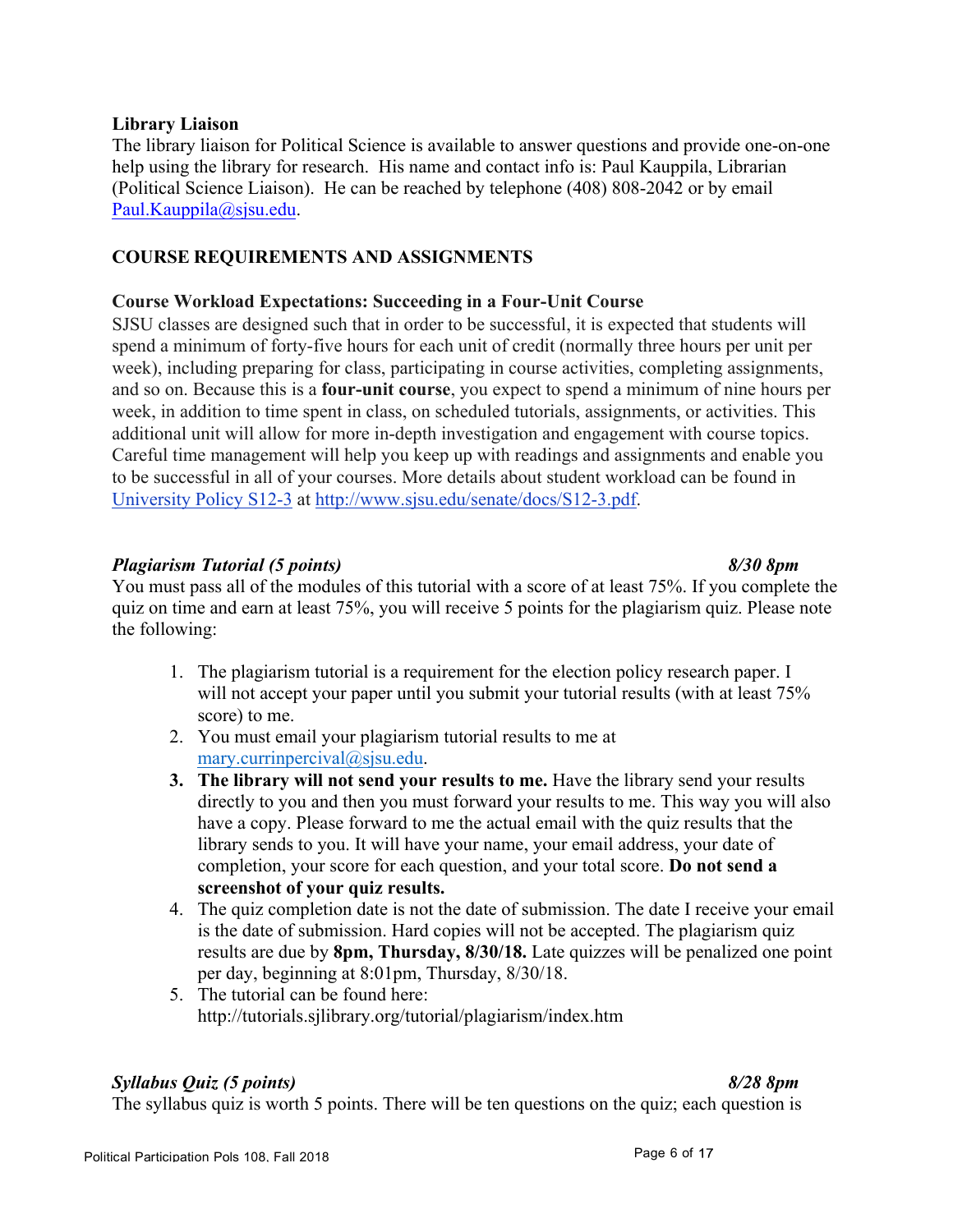worth ½ point. The syllabus quiz can be found on Canvas and is due at **8pm on Tuesday, 8/28.**  Late quizzes will be penalized one point per day, beginning at 8:01pm, Tuesday, 8/28. The questions are designed to encourage you to read the syllabus thoroughly. You will be able to find every answer in our course syllabus.

#### *Midterm Exam (100 points) 10/9 8pm*

The midterm exam will cover the material learned in the first half of the course and will consist of a short answer (2-3 questions 4-5 sentences each) section worth 30 points and an essay section worth 70 points (2 essays worth 35 points each). The midterm exam is a take-home exam. You will have 72 hours to complete it. There is no study guide as it is a take-home exam. The exam is due on Tuesday, October  $9<sup>th</sup>$  at 8pm via Canvas submission.

No late midterm exams will be accepted. If you have a problem submitting your exam on Canvas, email it to me. Make-ups will only be allowed in accordance with the make-up policy. You must be able to provide documentation (e.g., from a medical facility) that you were unable to complete the exam on time in order to obtain an extension due to illness. If you will be at a university-sanctioned event (e.g., athletic, academic, A.S.) during the 72-hour period, please provide documentation and notify me within the first three weeks of the semester. If an event is scheduled after the first three weeks of the semester, notify me of the university-sanctioned event as soon as you receive notice so that I may consider your request for an extension.

# *GOTV Registration and Mobilization Project (100 points) multiple assignment dates*

As part of this class, you will engage in a nonpartisan voter registration and mobilization project. You will participate in a group project designed to mobilize SJSU students to vote in the upcoming 2018 Midterm Election. This project may involve door-to-door canvassing, tabling, and a voter registration drive on campus. Your groups will develop a plan using the Green and Gerber text as a guide. I will elaborate upon this assignment in class. There are multiple assignments associated with the GOTV SJSU project and a detailed prompt including every assignment and project component will be reviewed in class on September  $6<sup>th</sup>$ . The prompt will also be posted on Canvas. Your time commitment for the project will be 10 hours of registration and mobilization activities (5 hours are planned during regular class hours) and two hours of project planning (outside of regular class hours). We also have class time specifically devoted for project planning. Activities and participation during these planning sessions are required and graded. As these are graded assignments, plan on coming to class for these project planning days. See the make-up policy for information about making up missed assignments.

# *GOTV Advertisement Assignment (100 points) multiple assignment dates*

Using equipment and software readily available on campus (and free to SJSU students), small ad teams will produce original "Get Out the Vote" advertisements for a target audience of SJSU students. The ads will be posted on SJSU social media, and on the SJSU Political Science Department and College of Social Sciences websites. They may be posted on other university and community websites. They will be posted on our social media as well. I will review a detailed prompt for this assignment in class on September  $18<sup>th</sup>$ . Note: this project, while related to the GOTV SJSU Registration and Mobilization Project, is a separate project.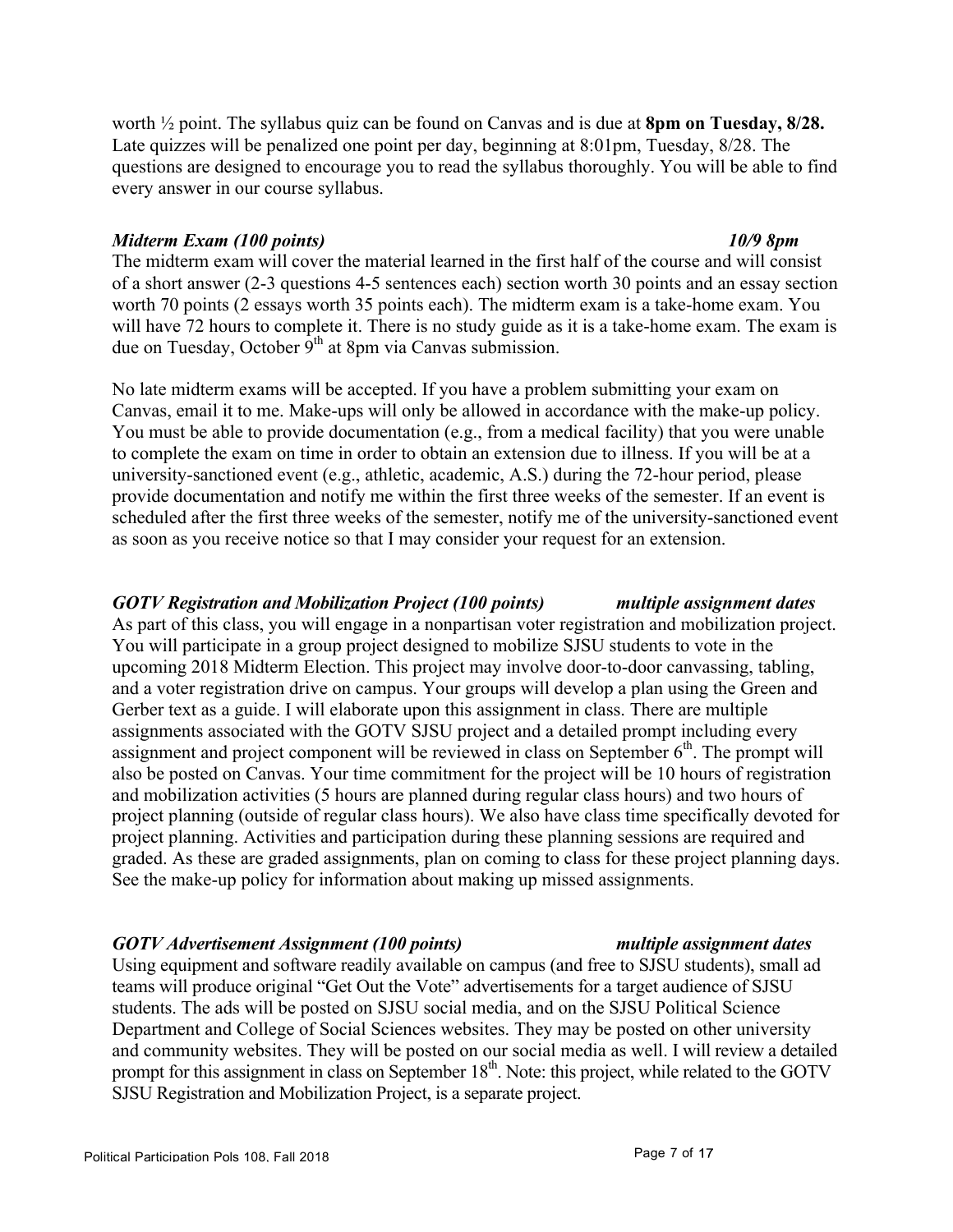All scripts graphics, and music must be original or public domain. You may cite statistics and research in your ads (and list sources) however. Any actors appearing in the ad must sign a release or your grade will be lowered and your ad will not be aired.

Your ad team will give an in-class presentation on October  $30<sup>th</sup>$ . In your presentation, your team will discuss the research motivating your strategy, your messaging strategy, and the technical details in your ad. A link to your ad (on YouTube) and your presentation must be emailed to me no later than 8pm October  $25<sup>th</sup>$ . There are several in-class meetings scheduled for this assignment. Specific assignments related to this project (and calculated in the final grade for the project) will be planned for these meeting dates. Be certain you note these dates in the schedule.

## *Election Policy Research Paper Proposal (25 points) 10/4 8pm*

To assist you with your research paper (see below), you will write a research paper proposal, worth up to 25 points, which will include your thesis statement and a basic 1-2-page outline of your paper's arguments. You will also attach a References with your 8-10 academic peerreviewed sources, formatted in APA or APSA. I will offer feedback and potentially suggest additional sources for you to use in your final paper.

This paper proposal is due October  $4<sup>th</sup>$  at 8pm (submitted via Canvas). This early due date for the proposal ensures that I have adequate time to give you feedback about your proposal and that you have adequate time to complete your research paper.

Late proposals will be accepted with a one letter grade per 24-hour period. Importantly, late proposals will be graded last. The later you submit your proposal, the less time you have to incorporate feedback and complete your paper. I highly recommend submitting a proposal for your research paper to ensure you are on the right track for the final paper. **Late paper proposals will not be accepted after 12/4/18.**

# *Election Policy Research Paper (100 points) 12/4, 2:45pm*

You will write an 8-10-page research paper on an election policy of your choice. In the paper, you will describe and critically evaluate an election policy, either a current or proposed law (e.g. same-day registration, voter ID, ending permanent felon disenfranchisement). I will provide a detailed prompt for the research paper assignment on Canvas.

In your paper, you will be required to use at least 8-10 academic **peer-reviewed** sources and use either APSA or APA formatting.

The research paper is due at the end of class on December 4, 2018. Late papers will be graded; however, late papers will be penalized one letter grade for each 24-hour period they are late. The late period begins on 12/4/18 at 2:46pm. **Late papers will not be accepted after the last day of class.**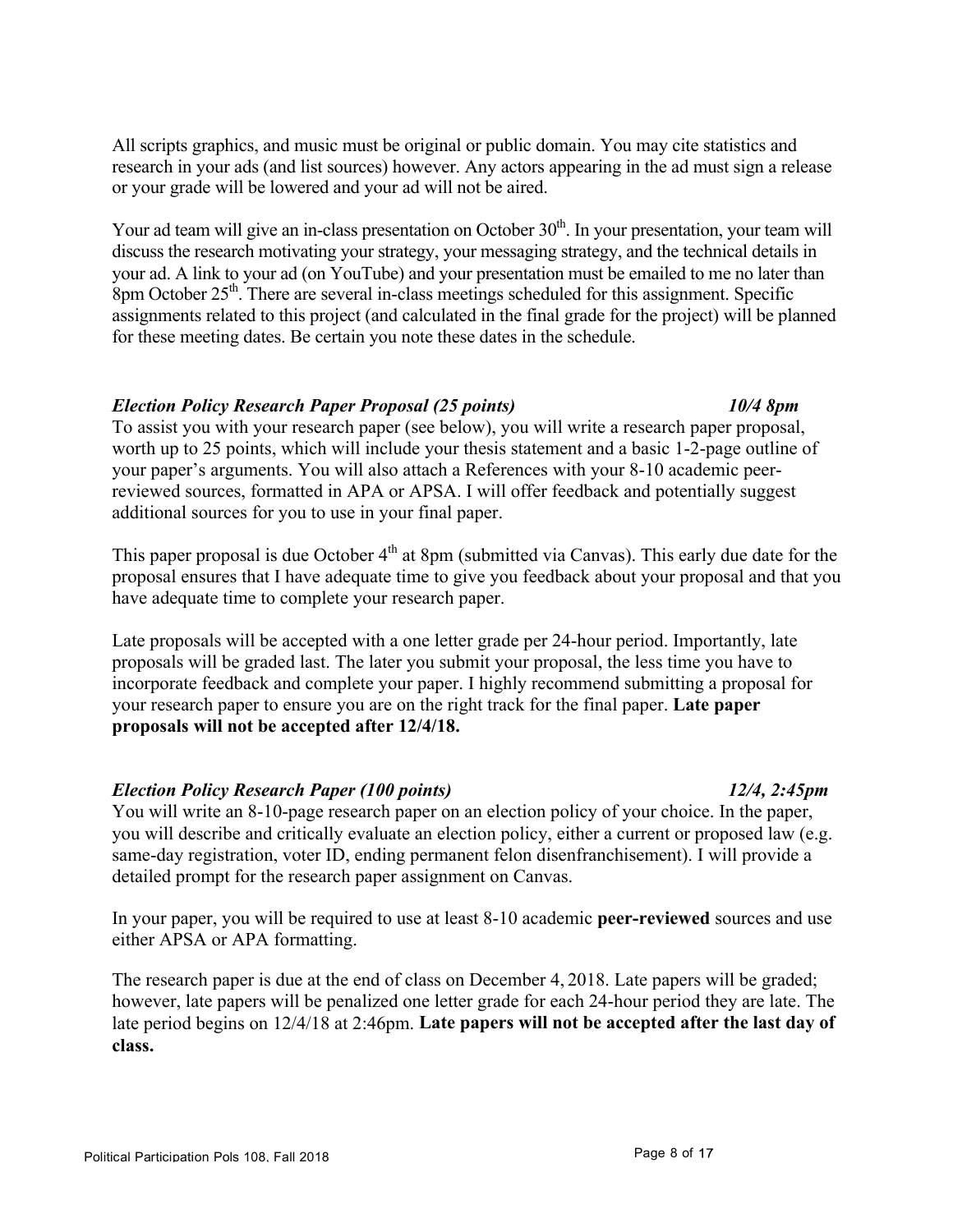#### *Final Exam (100 points) 12/13 12:15pm-2:30pm*

The in-class final exam will cover the material learned in the second half of the course and will include a multiple-choice section (25 questions worth 2 points each and an essay section worth 50 points). The final exam is on Thursday, December  $13<sup>th</sup> 12:15pm-2:30pm$  and will be held in HGH 116.

#### **Final Examination or Evaluation**

As described in the section above, the in-class final exam will cover the material learned in the second half of the course and will include a multiple-choice section (25 questions worth 2 points each and an essay section worth 50 points). The final exam is on Thursday, December 13<sup>th</sup> 12:15pm-2:30pm and will be held in HGH 116. A study guide will be provided on Canvas one week before the final exam. You may use two pages  $(8 \frac{1}{2} \times 11)$  inches, doubled-sided) of handwritten notes during the final exam. No books, electronic devices, typed or photocopied notes may be used during the exam. You need a T&E 200 scantron (the large sheet with the blue round bubbles), a #2 pencil, a large green book, and a pen for the final exam.

#### **Grading Information**

NOTE that University policy F69-24 at http://www.sjsu.edu/senate/docs/F69-24.pdf states that "Students should attend all meetings of their classes, not only because they are responsible for material discussed therein, but because active participation is frequently essential to insure maximum benefit for all members of the class. Attendance per se shall not be used as a criterion for grading."

#### **Grading Information**

The prompts for the research paper, research paper proposal, and midterm exam will be posted on Canvas. Your grades for each will be based upon the following:

- 1) how well the assignment addresses the points/questions in the prompt
- 2) the quality of arguments and conclusions-are these logical and backed up by research. in political science and related disciplines?
- 3) the quality (and appropriate quantity) of the sources cited as well as the proper use of APA or APSA formatting
- 4) the quality of the writing

There will be specific questions in the prompt that must be addressed. Failure to adequately address these questions will result in a loss of points. There is a specific source requirement for each assignment to ensure that your work is grounded in political science research. If your work does not meet the source requirements, you will not receive a passing grade on the assignment. I am happy to meet with you to assist in this area. Please also contact our research librarian.

Failure to consistently and correctly adhere to either APSA or APA citation format will result in up a letter grade penalty. Failure to cite sources will result in a failing grade (please see the university's policy on plagiarism).

Feel free to see me in office hours or make an appointment with me to go over questions about your paper to review a rough draft. I cannot read paper drafts by email. I encourage you to get started early on your paper.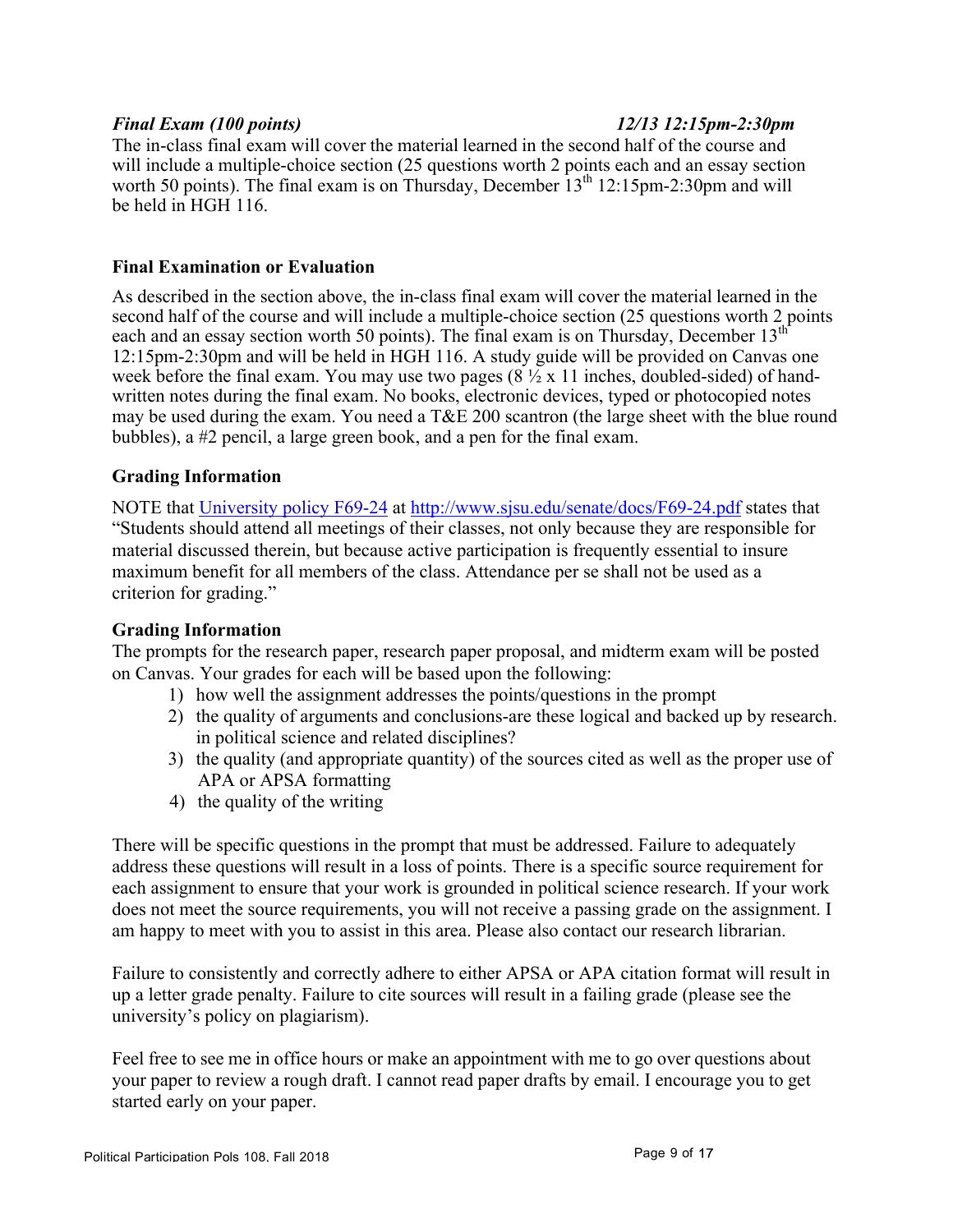# **Determination of Grades**

Your grade will be calculated as follows. You may keep track of your grade in the class on the CANVAS course website.

|                                                        | Points |
|--------------------------------------------------------|--------|
| Plagiarism Tutorial                                    |        |
| Syllabus Quiz                                          | 5      |
| Election Policy Paper Proposal and References          | 25     |
| Midterm Exam                                           | 100    |
| <b>GOTV SJSU Registration and Mobilization Project</b> | 100    |
| <b>GOTV</b> Advertisement Project                      | 100    |
| <b>Election Policy Research Paper</b>                  | 100    |
| Final Exam                                             | 100    |
| Total                                                  | 535    |

Your final grade will be calculated by dividing your total points by 535. For example, consider the following: Total points =  $465$ .  $465/535 = 0.869 = 86.9\%$ . Using the scale below, this individual would be assigned a B+.

Final letter grades for the course will be assigned based on the following scale:

| $100\% - 98 = A +$ | $97-93\% = A$       | $92\% - 90\% = A$   | $89\% - 87\% = B +$ |
|--------------------|---------------------|---------------------|---------------------|
| $86\% - 83\% = B$  | $82\% - 80\% = B$   | $79\% - 77\% = C +$ | $76\% - 73\% = C$   |
| $72\% - 70\% = C$  | $69\% - 67\% = D +$ | $66\% - 63\% = D$   | $62\% - 60\% = D$   |
| 59% or less = $F$  |                     |                     |                     |

# **Extra credit**

There will be occasional extra credit opportunities offered in class. They **will not be announced in advance.** These usually consist of group research and short write-ups on the topics of the day.

You will also have an opportunity to watch a documentary, attend a political talk, or attend political event and write a short response paper for extra credit added to your midterm exam. I will elaborate upon this (and announce events and talks) later in the semester.

Make-up extra credit opportunities will only be offered in accordance with the make-up policy below.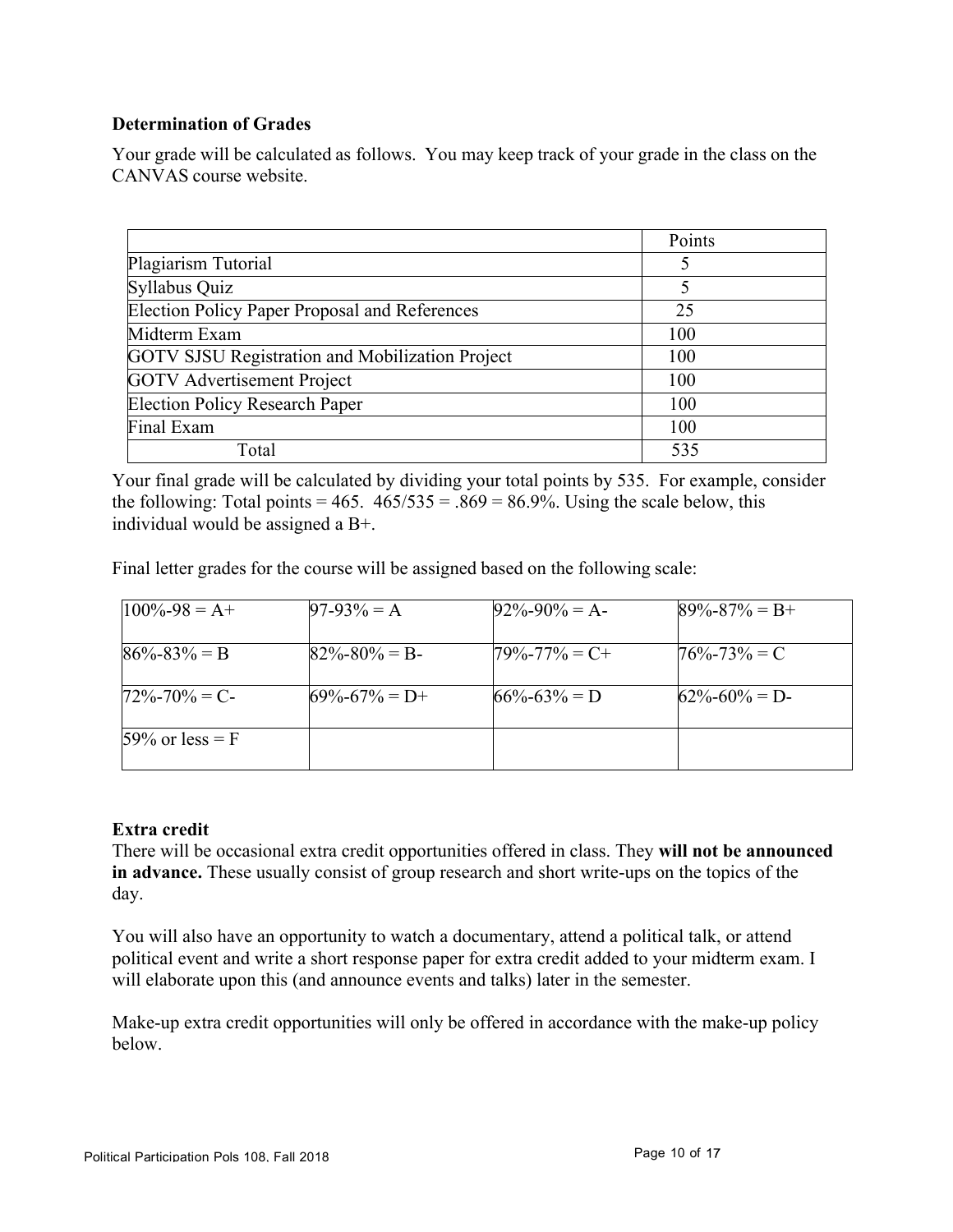## **Make-up/Late Policy**

There are no make-up exams, papers, in-class activities, or extra credit without appropriate documentation (serious medical illness or serious medical emergency, religious holiday, preapproved university-sanctioned event or activity, military orders, family emergency) that you were unable to complete the assignment on time or participate in class. Please note the dates of the GOTV SJSU Registration and Mobilization Project class meetings and the GOTV Advertisement Project class meetings and let me know if you have a university-sanctioned event (with documentation) within the first three weeks of the course. These are graded activities that contribute toward your total grade on these projects. This is not an attendance grade.

If you are seriously ill, you must notify me as soon as possible by email or on my office phone that you will be unable to complete an assignment on time. Except in cases of documented medical emergency, you MUST notify me **before** the scheduled assignment. Out of fairness to your colleagues, work, missing an alarm, and generally not feeling well will not be accepted excuses for missing assignments or attending a class activity. Be certain you schedule all of our assignments right away. If you have a vacation or social obligation, considering taking this course during another session, as these types of events do not fall under the make-up policy. Do not schedule job interviews or other events on assignment days. Late papers will be graded; however, late papers will be penalized one letter grade for every 24-hour period they are late.

## **Classroom Protocol**

## *Cell phones, laptops, and other electronic devices*

You are welcome to keep your cell phone on vibrate for emergency messages. Please keep it out of sight so you are able to stay focused on our class. I prefer a laptop-free classroom, except on designated dates. If you prefer to take notes on your laptop or other electronic device, you must sit in the front two rows of the classroom only. Please reserve the front row for students using laptops. You may not use typed notes during the final exam, regardless of your notetaking style in class. **Only two pages of handwritten notes will be allowed during the final exam. Please be certain you are clear on this policy.**

#### *Attendance and participation*

It is expected that you will attend class regularly. The class projects require active in-class planning and participation from all students. If you miss class, please notify me as soon as possible. Then notify any project teammates. It is your responsibility to find out what you missed. Please come to class on time. If you are late, please do not be disruptive. If you know that you need to leave early, let me know before class and sit near the door. Every student is expected to participate in class discussion regularly. The class is more enjoyable and lively when we are all participating. It's an election year!

# **Consent for Recording of Class and Public Sharing of Instructor Material**

University Policy S12-7, requires students to obtain instructor's permission to record the course and the following items to be included in the syllabus:

§ "Common courtesy and professional behavior dictate that you notify someone when you are recording him/her. **You must obtain the instructor's permission to make audio or**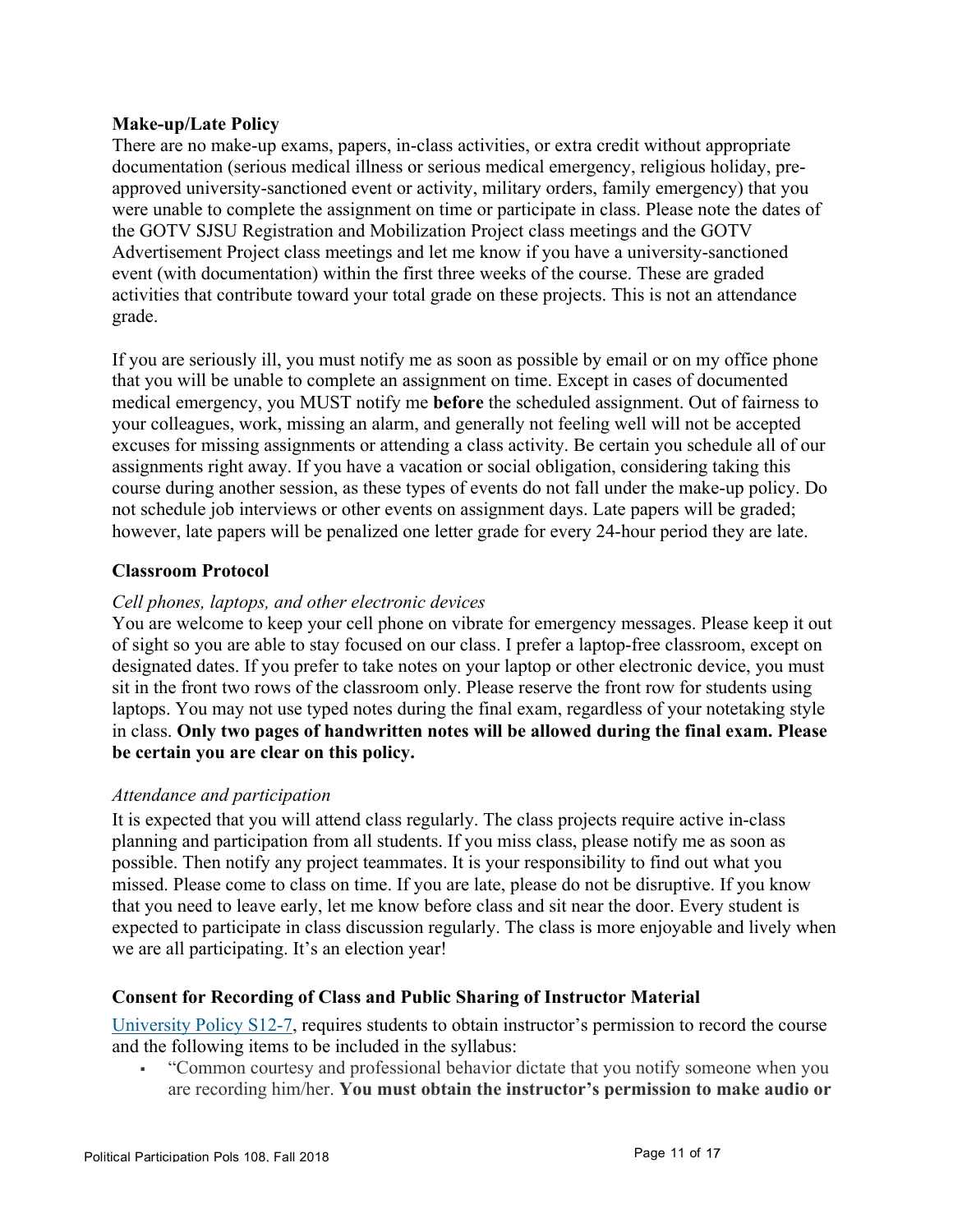**video recordings in this class.** Such permission allows the recordings to be used for your private, study purposes only. The recordings are the intellectual property of the instructor; you have not been given any rights to reproduce or distribute the material."

- § It is suggested that the greensheet include the instructor's process for granting permission, whether in writing or orally and whether for the whole semester or on a class by class basis.
- § In classes where active participation of students or guests may be on the recording, permission of those students or guests should be obtained as well.
- § **"Course material developed by the instructor is the intellectual property of the instructor and cannot be shared publicly without his/her approval. You may not publicly share or upload instructor generated material for this course such as exam questions, lecture notes, or homework solutions without instructor consent."**

You **may not** make audio or video recordings in this class without my written permission. You must also obtain the explicit permission of every student in the class in order to record lectures. You must have my written permission to distribute any materials (e.g. quizzes, exams, assignments, study guides) outside of this class. Violation of these policies will be reported to the Office of Student Conduct and Ethical Development. Notetaking services can be obtained for students with disabilities. Please see me in the first week of the course so we can set this up as soon as possible.

# **University Policies**

Per University Policy S16-9, university-wide policy information relevant to all courses, such as academic integrity, accommodations, etc. will be available on Office of Graduate and Undergraduate Programs' Syllabus Information web page at http://www.sjsu.edu/gup/syllabusinfo/"

# **Academic integrity**

Your commitment, as a student, to learning is evidenced by your enrollment at San Jose State University. The University Academic Integrity Policy F15-7 requires you to be honest in all your academic course work. Faculty members are required to report all infractions to the office of Student Conduct and Ethical Development. Visit the Student Conduct and Ethical Development website for more information.

# **SJSU Counseling and Psychological Services**

The SJSU Counseling and Psychological Services is located on the corner of 7th Street and San Carlos in the new Student Wellness Center, Room 300B. Professional psychologists, social workers, and counselors are available to provide confidential consultations on issues of student mental health, campus climate or psychological and academic issues on an individual, couple, or group basis. To schedule an appointment or learn more information, visit Counseling and Psychological Services website at http://www.sjsu.edu/counseling

# **Political Science Department Writing Policy**

Students of political science should develop the ability to write in clear, grammatical English. Spelling and grammar count! Students must take care that appropriate citations are used. Direct quotations must be so indicated with quotation marks. Ideas from others must also be referenced.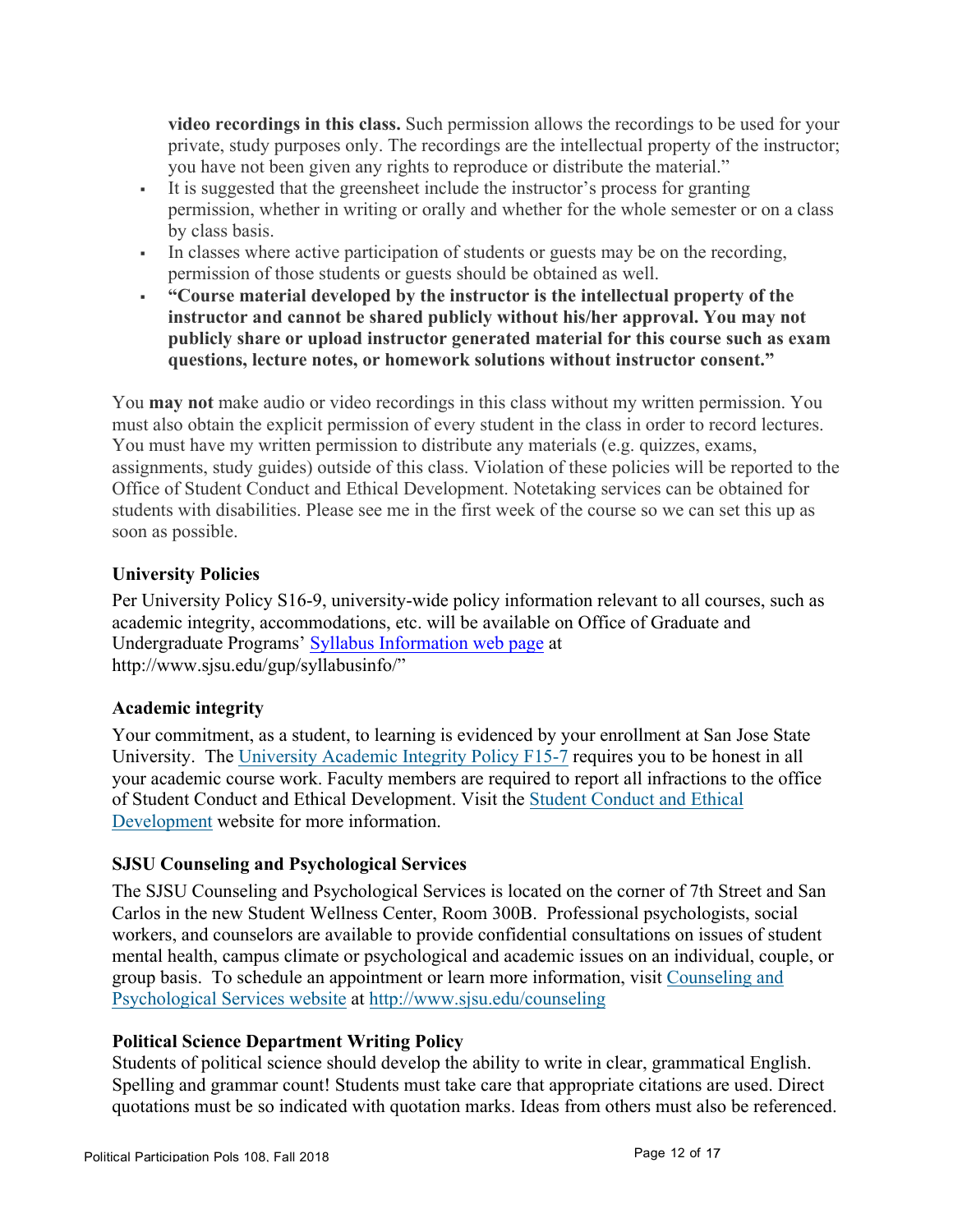Failure to cite your sources constitutes academic misconduct, which carries with it serious sanctions. A tutorial on citations is available at http://libguides.sjsu.edu/writeandcite.The SJSU Writing Center is located in Clark Hall, Suite 126. All Writing Specialists have gone through a rigorous hiring process, and they are well trained to assist all students at all levels within all disciplines to become better writers. In addition to one-on-one tutoring services, the Writing Center also offers workshops every semester on a variety of writing topics. To make an appointment or to refer to the numerous online resources offered through the Writing Center visit http://www.sjsu.edu/writingcenter/

# **Pols 108/ Political Participation, Fall 2018 Course Schedule**

| The schedule below is subject to change with fair notice (provided in class, by email, or on |  |  |
|----------------------------------------------------------------------------------------------|--|--|
| Canvas).                                                                                     |  |  |

| Week           | Date             | <b>Topics, Readings, Assignments, Deadlines</b>                                                               |
|----------------|------------------|---------------------------------------------------------------------------------------------------------------|
| 1              | Tues 8/21        | Introduction to course                                                                                        |
|                |                  | Review course Canvas website                                                                                  |
|                |                  | Read: Course Syllabus                                                                                         |
|                |                  | <b>Assignment:</b> online plagiarism tutorial and quiz at:                                                    |
|                |                  | http://tutorials.sjlibrary.org/tutorial/plagiarism/index.htm                                                  |
|                |                  |                                                                                                               |
|                |                  | <b>Assignment:</b> Syllabus quiz on Canvas.                                                                   |
|                |                  | *Follow the link to read the SJSU Academic Integrity Policy when                                              |
|                |                  | completing both of these assignments. *                                                                       |
| 1              | Thurs $8/23$     | Political Culture and American Democracy                                                                      |
|                |                  | Read: Theiss-Morse, et al. ch.1<br>Wayne, ch. 1                                                               |
| $\overline{2}$ | <b>Tues 8/28</b> | American Elections: The Rules of the Game                                                                     |
|                |                  | Read: Theiss-Morse, et al., ch. 2                                                                             |
|                |                  | Wayne, ch. 3                                                                                                  |
|                |                  | <b>Assignment:</b> Syllabus quiz (on Canvas) must be completed by 8pm<br>today. Late period begins at 8:01pm. |
| $\overline{2}$ | Thurs $8/30$     | Voting and Not Voting                                                                                         |
|                |                  | Read: Theiss-Morse et al., ch. 3<br>Wayne, ch. 2                                                              |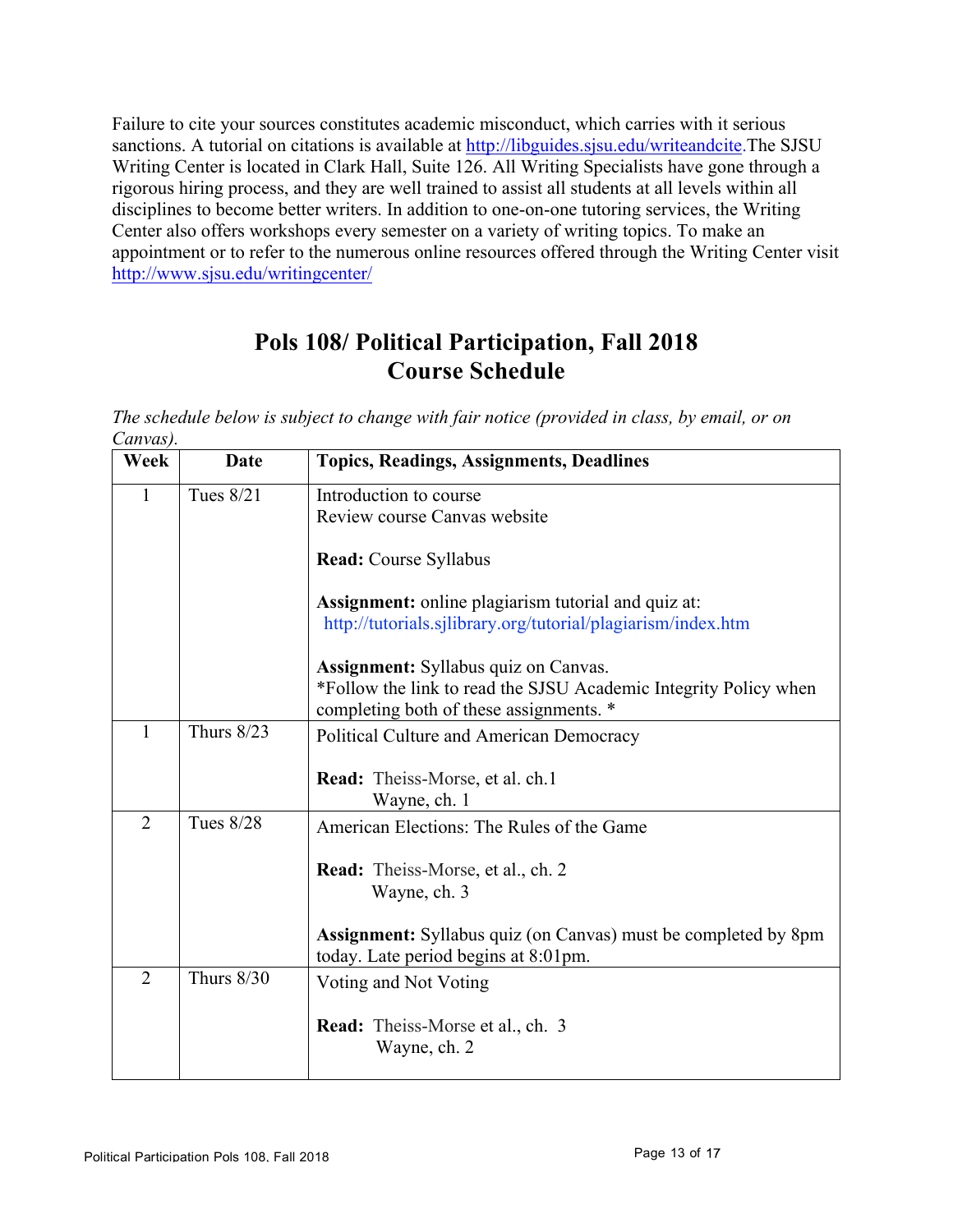| Week           | Date           | <b>Topics, Readings, Assignments, Deadlines</b>                                                                                                                                                                  |
|----------------|----------------|------------------------------------------------------------------------------------------------------------------------------------------------------------------------------------------------------------------|
|                |                | <b>Assignment:</b> Plagiarism quiz results due (forward your results from<br>the MLK Library to me at $\frac{mary.currinperiod(0,sjsu.edu)}{molar}$ no later<br>than 8pm today. Late period begins 8:01pm today. |
| $\overline{3}$ | Tues, Sept 4   | Voting and Not Voting, cont.                                                                                                                                                                                     |
|                |                | <b>Read:</b> Theiss-Morse et al., ch. 3<br>Wayne, ch. 2<br>Green & Gerber, ch. 10                                                                                                                                |
| $\overline{3}$ | Thurs, Sept 6  | What if Everyone Voted?                                                                                                                                                                                          |
|                |                | <b>GOTV SJSU Project Overview</b>                                                                                                                                                                                |
|                |                | <b>Assignment: GOTV SJSU Registration and Mobilization</b><br><b>Planning Meeting #1</b>                                                                                                                         |
| $\overline{4}$ | Tues, Sept 11  | <b>GOTV: Why Mobilization Matters</b>                                                                                                                                                                            |
|                |                | <b>Read:</b> Green & Gerber, chs. 1-2                                                                                                                                                                            |
|                |                | <b>Assignment: GOTV SJSU Registration and Mobilization Project</b><br><b>Planning Meeting #2</b>                                                                                                                 |
| $\overline{4}$ | Thurs, Sept 13 | <b>GOTV: Mobilization Strategies</b>                                                                                                                                                                             |
|                |                | <b>Read:</b> Green & Gerber, chs. 3-5                                                                                                                                                                            |
| 5              | Tues, Sept 18  | GOTV Advertisement Project Overview (this is a separate project)                                                                                                                                                 |
|                |                | <b>Assignment: GOTV Advertising Groups—Planning Meetings #1</b>                                                                                                                                                  |
| 5              | Thurs, Sept 20 | <b>GOTV: Mobilization Strategies</b>                                                                                                                                                                             |
|                |                | Read: Green & Gerber, chs. 6-8                                                                                                                                                                                   |
| 6              | Tues, Sept 25  | <b>GOTV: Mass Media</b>                                                                                                                                                                                          |
|                |                | Read: Green & Gerber, ch. 9                                                                                                                                                                                      |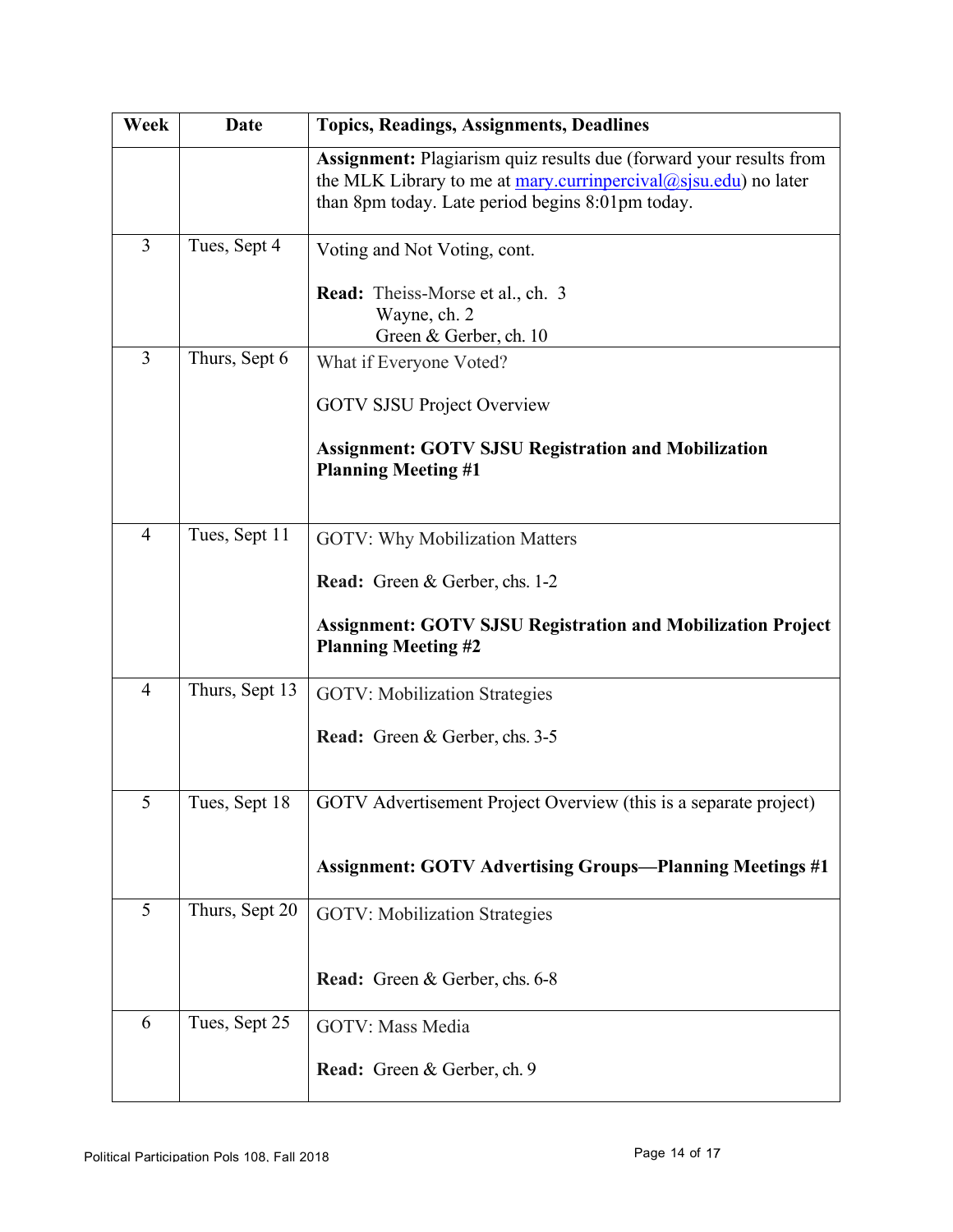| Week           | <b>Date</b>    | Topics, Readings, Assignments, Deadlines                                                                                                                |  |
|----------------|----------------|---------------------------------------------------------------------------------------------------------------------------------------------------------|--|
|                |                | <b>Assignment: GOTV SJSU Registration and Mobilization Project</b><br><b>Planning Meeting #3</b>                                                        |  |
| 6              | Thurs, Sept 27 | <b>GOTV: Political Messaging</b>                                                                                                                        |  |
|                |                | Read: Green and Gerber, ch. 11                                                                                                                          |  |
| $\overline{7}$ | Tues, Oct 2    | <b>Assignment: GOTV SJSU Registration and Mobilization Project</b><br><b>Planning Meeting #4</b>                                                        |  |
| $\overline{7}$ | Thurs, Oct 4   | The Effect of Advertising on Turnout                                                                                                                    |  |
|                |                | <b>Read:</b> Abrajano and Panagopoulos (2011)<br>Llaudet, 2018                                                                                          |  |
|                |                | <b>Assignment: GOTV Advertising Groups-Planning Meetings #2</b>                                                                                         |  |
|                |                | <b>Assignment: Election Policy Research Paper Proposal due by</b><br>8pm today.                                                                         |  |
| 8              | Tues, Oct 9    | Persuasion and Mobilization Effects of Campaign Advertising<br><b>Read:</b> Huber & Arceneaux, 2007<br>Ansolabehere, et al. 1994<br>Finkel & Geer, 1998 |  |
|                |                | Goldstein & Freedman, 2002                                                                                                                              |  |
|                |                | Assignment: Take-home midterm exam due no later than 8pm<br>tonight.                                                                                    |  |
| 8              | Thurs, Oct 11  | <b>Assignment: GOTV Advertising Groups-In Class Planning</b><br>Meetings #3                                                                             |  |
| 9              | Tues, Oct 16   | <b>Assignment: On-campus registration events</b>                                                                                                        |  |
| 9              | Thurs, Oct 18  | <b>Assignment: On-campus registration events. Focus on online</b><br>registration today.                                                                |  |
|                |                | Deadline to register to vote in November General Election is<br>October 22, 2018.                                                                       |  |
| 10             | Tues, Oct 23   | GOTV What Works and What Doesn't?                                                                                                                       |  |
| 10             | Thurs, Oct 25  | Read: Green and Gerber ch. 12                                                                                                                           |  |
|                |                | The Voting Rights Act: Past and Present<br><b>Read:</b> The Voting Rights Act-DOJ                                                                       |  |
|                |                | http://www.justice.gov/crt/introduction-federal-voting-rights-laws-                                                                                     |  |
|                |                |                                                                                                                                                         |  |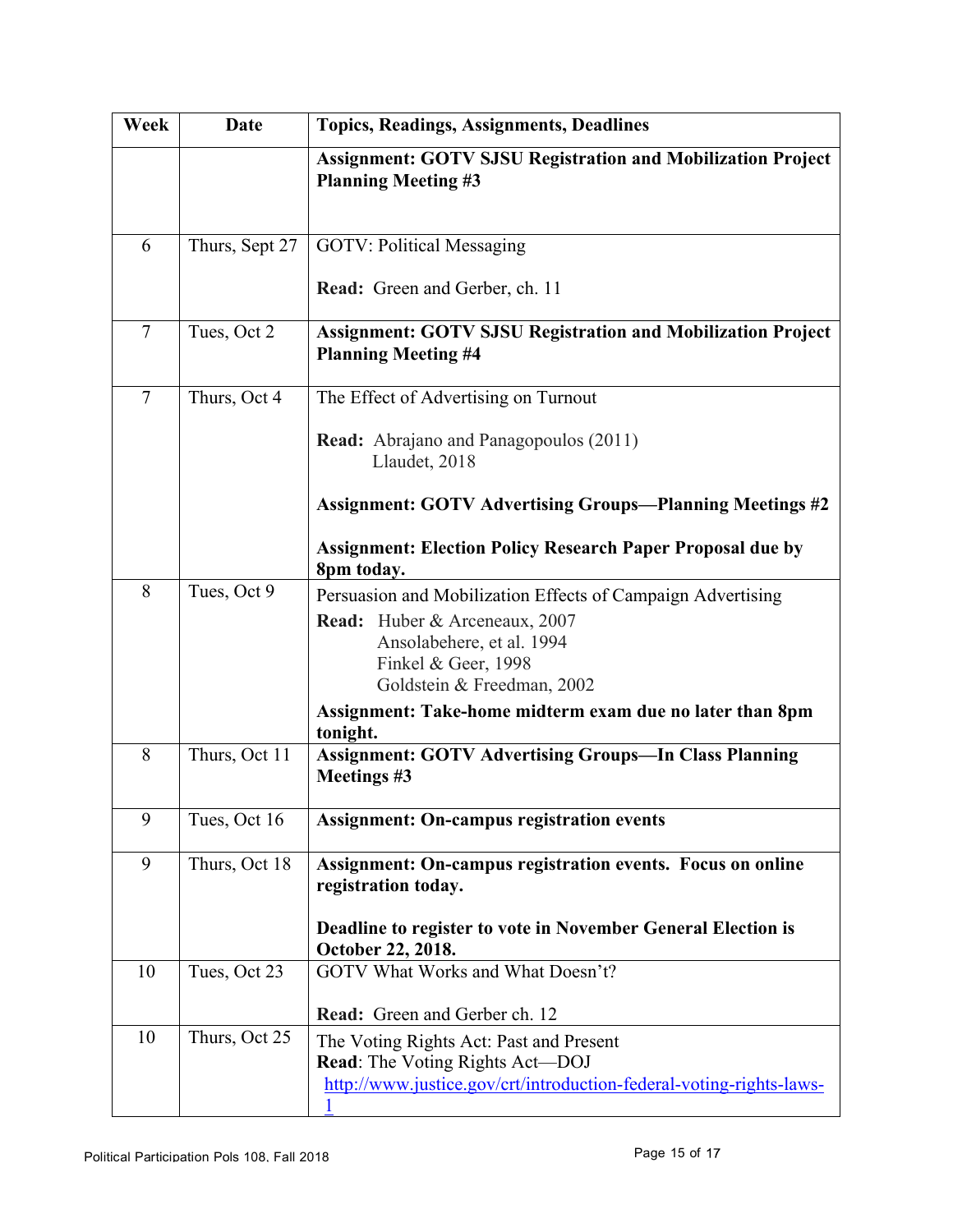| Week | Date          | <b>Topics, Readings, Assignments, Deadlines</b>                                                                                         |
|------|---------------|-----------------------------------------------------------------------------------------------------------------------------------------|
|      |               | Shelby v. Holder (opinions and dissent)<br>http://www.supremecourt.gov/opinions/12pdf/12-96_6k47.pdf                                    |
|      |               | Jim Rutenberg. (2015). "Nine Years Ago, Republicans Favored<br>Voting Rights. What Happened?"                                           |
|      |               | "Shelby County': One Year Later." Brennan Center for<br>Justice. http://www.brennancenter.org/analysis/shelby-<br>county-one-year-later |
|      |               | <b>Assignment: GOTV Advertisement Presentations due by email</b><br>to mary.currinpercival@sjsu.edu no later than 8pm tonight.          |
| 11   | Tues, Oct 30  | <b>Assignment: GOTV Advertisement Project Group Presentations</b>                                                                       |
| 11   | Thurs, Nov 1  | <b>Assignment: On-campus mobilization!</b>                                                                                              |
| 12   | Tues, Nov 6   | <b>Election Day!</b>                                                                                                                    |
|      |               | <b>Assignment: On-campus mobilization!</b>                                                                                              |
|      |               | Meet at Prof. Currin-Percival's office for flyers and other<br>materials.                                                               |
| 12   | Thurs, Nov 8  | Political Parties and Partisanship                                                                                                      |
|      |               | Read: Theiss-Morse et al., ch. 4-6<br>Wayne, ch. 2                                                                                      |
| 13   | Tues, Nov 13  | Political Parties and Partisanship, cont.                                                                                               |
|      |               | <b>Read:</b> Theiss-Morse et al., ch. 4-6<br>Wayne, ch. 6                                                                               |
| 13   | Thurs, Nov 15 | Vote Choice                                                                                                                             |
|      |               | Read: Theiss-Morse et al., ch. 8<br>Wayne, ch. 2                                                                                        |
| 14   | Tues, Nov 20  | The Nomination Process                                                                                                                  |
|      |               | Read: Wayne, ch. 7                                                                                                                      |